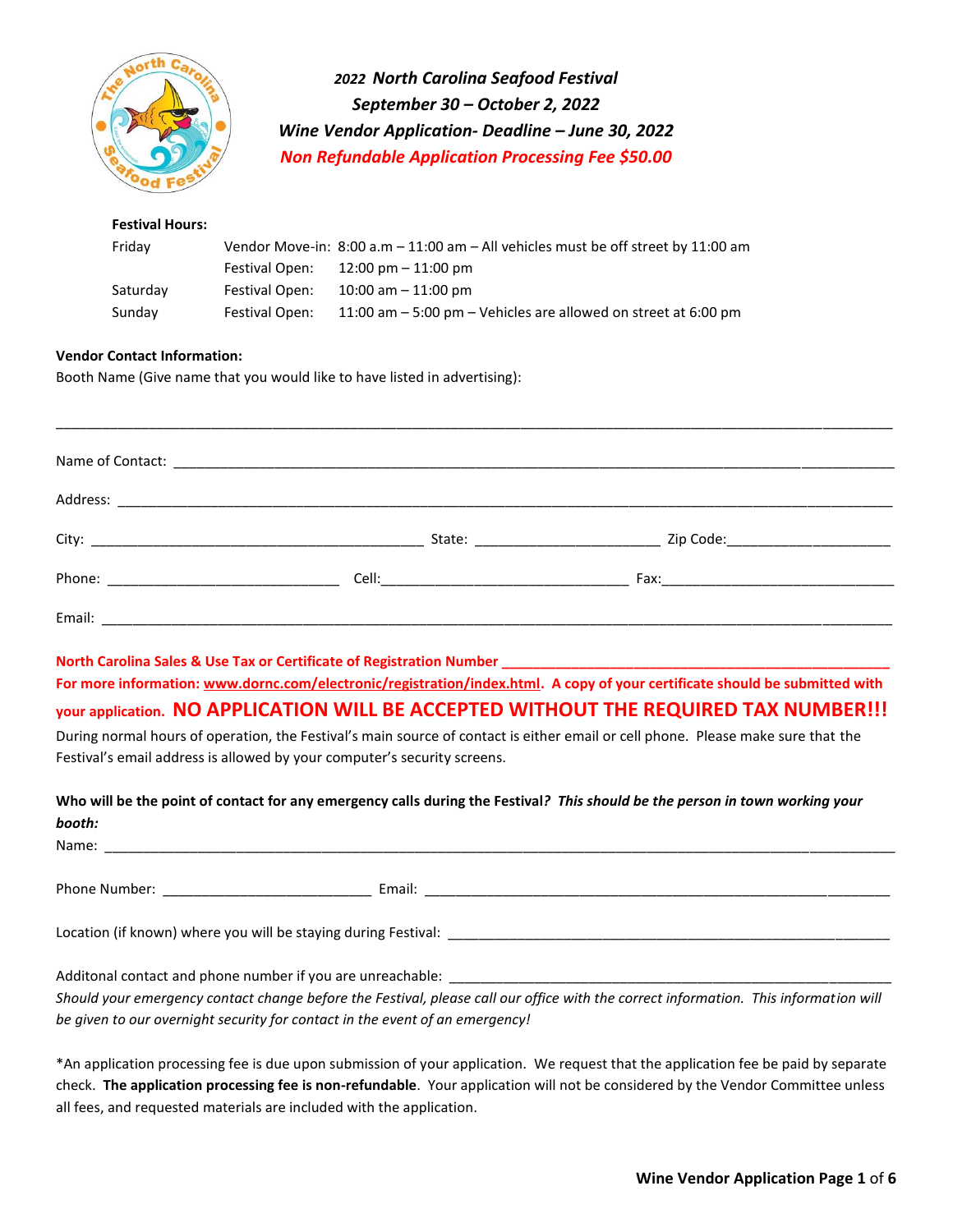# **Vendor Space Requested**

#### **Number Requested Total Booth Rental Paid**

**Total Electrical Paid** 

#### \_\_\_\_\_\_\_\_\_\_\_\_\_\_\_\_\_\_\_ *# 10'x10' Wine Vendor Booth @ \$550.00* \_\_\_\_\_\_\_\_\_\_\_\_\_\_\_\_\_\_\_\_\_\_\_\_ \_\_\_\_\_\_\_\_\_\_\_\_\_

Trailers, trucks, vans, buses, etc. must not exceed a depth of 10' including the tongue. A second booth is required if the length of the vehicle including the tongue exceeds 10' in length. Wine vendors cannot sell wine by the glass. Only 2 oz. samples may be served and unopened bottles may be sold.

| Have you been a vendor at the Seafood Festival: Yes No                   |       |        | What years:                                  |  |
|--------------------------------------------------------------------------|-------|--------|----------------------------------------------|--|
| Describe structure you will be using such as a tent or trailer:          |       |        |                                              |  |
| Length                                                                   | Width | Height | Include picture of your trailer, truck, etc. |  |
| Will you require additional time for your set-up? If yes, please explain |       |        |                                              |  |
|                                                                          |       |        |                                              |  |

Do you plan to stay open during the evening hours? This could impact the placement of your booth Yes No \_\_\_\_\_\_

**List all items you plan to sell within your booth**. Items may not be changed unless agreed to by the NCSF. Be specific:

The Vendor Committee will visit all booths and retain the right to remove misrepresentated items and items that were not included on your application

\_\_\_\_\_\_\_\_\_\_\_\_\_\_\_\_\_\_\_\_\_\_\_\_\_\_\_\_\_\_\_\_\_\_\_\_\_\_\_\_\_\_\_\_\_\_\_\_\_\_\_\_\_\_\_\_\_\_\_\_\_\_\_\_\_\_\_\_\_\_\_\_\_\_\_\_\_\_\_\_\_\_\_\_\_\_\_\_\_\_\_\_\_\_\_\_\_\_\_\_\_\_\_\_\_\_\_\_ \_\_\_\_\_\_\_\_\_\_\_\_\_\_\_\_\_\_\_\_\_\_\_\_\_\_\_\_\_\_\_\_\_\_\_\_\_\_\_\_\_\_\_\_\_\_\_\_\_\_\_\_\_\_\_\_\_\_\_\_\_\_\_\_\_\_\_\_\_\_\_\_\_\_\_\_\_\_\_\_\_\_\_\_\_\_\_\_\_\_\_\_\_\_\_\_\_\_\_\_\_\_\_\_\_\_\_\_

#### **Electrical Needs**

Do you require electrical Yes \_\_\_\_\_ No \_\_\_

- 1. MAXIMUM POWER PER VENDOR BOOTH IS 50 AMPS
- 2. Please list the types of electrical items you will be using on the application (oven, refrigerator, grill, etc.)
- 3. Look at the name plate rating located on each piece of equipment to determine the amperage needed for that item
- 4. If you have a trailer that comes with a cord, select from the list below. **It must be a ground faulted connection with a 120 volt outlet. Based on OSHA regulations, you must have 100 consecutive feet of grounded #12 wire extension cord with three conductors.**

#### **ELECTRICAL FEES**

| <b>Number Requested</b> |                                                          | <b>Total Electrical Paid</b> |
|-------------------------|----------------------------------------------------------|------------------------------|
|                         | # of 120 volt service - \$70.00                          |                              |
|                         | # of each additonal 120 volt outlets - \$35.00 each      |                              |
|                         | # of 220 volt circuits $-30$ amp service - \$150.00 each |                              |
|                         | # of 220 volt circuits – 50 amp service - \$175.00 each  |                              |
|                         | # of 3 or 4 wire (direct wire) service - \$175.00 each   |                              |

NOTE: Because power must be shared with other participants and temporary power loss or surges are not uncommon. Proper action should be taken by the vendor to protect any sensitive equipment with surge protectors, etc. No electrical cords or lights will be provided by the NC Seafood Festival. No power strips will be allowed. For all services of 30 amps and above, a photo of your electrical plug should be included with your application. Additional instructions will be forthcoming after acceptance.

Give full description of the equipment which will require power: \_\_\_

\_\_\_\_\_\_\_\_\_\_\_\_\_\_\_\_\_\_\_\_\_\_\_\_\_\_\_\_\_\_\_\_\_\_\_\_\_\_\_\_\_\_\_\_\_\_\_\_\_\_\_\_\_\_\_\_\_\_\_\_\_\_\_\_\_\_\_\_\_\_\_\_\_\_\_\_\_\_\_\_\_\_\_\_\_\_\_\_\_\_\_\_\_\_\_\_\_\_\_\_\_\_\_\_\_\_\_ Will you require secured wireless internet service Yes\_ No \_ How many devices will you be using \_\_\_\_\_\_\_ (Service will be free)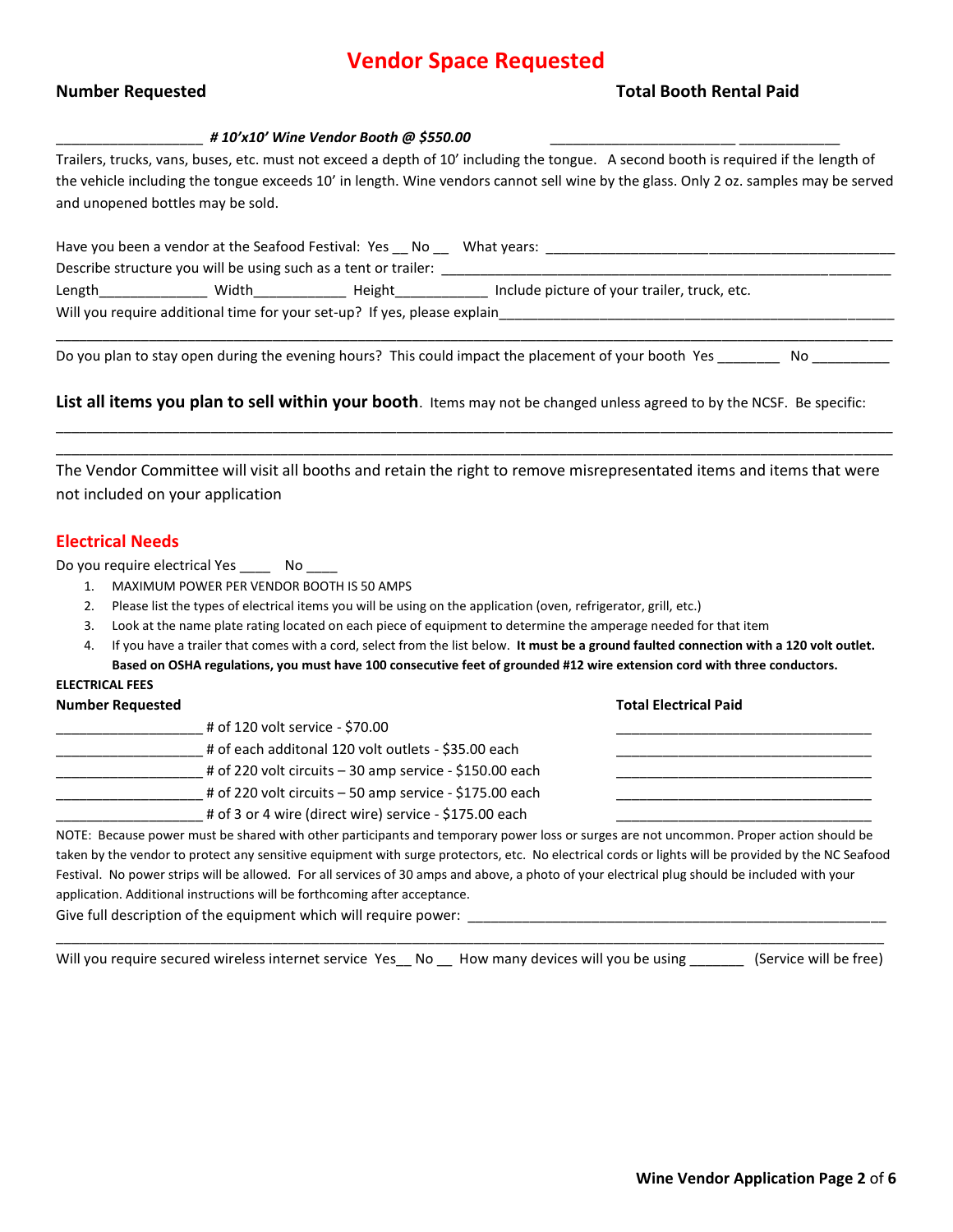# **Vendor Insurance Coverage and Application Fees**

All vendors are required to carry liability insurance coverage with a minimum amount as indicated below.

**\$1,000,000** Products & Completed Operations

**\$2,000,000** Products Aggregate Limit

| <b>Application Processing Fee</b> |        | \$50.00 – non-refundable and cannot be applied to booth fees |
|-----------------------------------|--------|--------------------------------------------------------------|
| <b>Total paid for Booth Space</b> |        |                                                              |
| <b>Premium Corner Booth</b>       |        |                                                              |
| <b>Total paid for Electrical</b>  |        |                                                              |
| <b>Total paid for Insurance</b>   |        |                                                              |
| <b>Total payment</b>              |        |                                                              |
|                                   | ****** | There is a \$35.00 fee for returned checks. *****            |

#### **Applications will only be considered if the following information is received:**

- 1) Fully completed application with one payment in the amount of \$50.00 and the second payment for booth rental, electrical, insurance, etc.
- 2) Three photographs showing your display and materials (photos will not be returned)
- 3) New vendors must submit three references from previously attended events

#### **Additional Vendor Information:**

Name on insurance coverage:

*Selection Process:*

- 1) Applications will be judged by the vendor committee
- 2) Payments for booth space, electrical, etc. will not be processed until acceptance is granted. Vendor will receive notification via email.
- 3) Unapproved vendors will receive their original payment via mail.

#### *Security:*

Vendors may leave product in their tent overnight at their own risk. Damage or loss will be the responsibility of the vendor

*Restocking:*

No vehicles will be allowed to enter the streets Friday after 11:00 am until vendor move out on Sunday at 6:00 pm. Vendors may hand-cart restocking items each day.

*Vendor Parking:*

Free parking is offered at the State Port on Saturday and Sunday only. (TBD) Private lots will be available for parking for a fee.

#### *REFUNDS: FORCE MAJEURE*

*Vendors will not hold the Festival participants, directors, volunteers, employees, Town of Morehead City, or Festival sponsors responsible for claims, losses, fees, damages or expense. The Festival will not refund fees due to inclement weather, pandemics, government action, strikes, terrorism acts, or other matters beyond its control, including but not limited to cancellation of the festival due to a direct result of a natural or unforeseen disaster which renders the festival unable to continue, whether for safety or monetary purposes.*

Each application is juried by the NC Seafood Festival Vendor Committee. All vendors will be notified of their acceptance/rejection in a timely manner. Notification will be provided by email. Checks will not be cashed until acceptance is determined.

By signing this application, you are confirming that you have read and fully understand and agree to the terms within the vendor application, will abide by the rules or risk being removed from the Festival grounds, and that you have appropriate insurance and will supply a certificate of insurance naming the NC Seafood Festival as additional insured covering the dates of the Festival.

| <b>Vendor Signature</b>                   | Date                    |                            |           |                      |
|-------------------------------------------|-------------------------|----------------------------|-----------|----------------------|
| <b>NC Seafood Festival Representative</b> | ----Office Use Only---- |                            |           |                      |
| Date Received: New York 1999              | Approved                | Denied                     | Date      |                      |
| Payment Received:                         |                         | Form of Payment: Check No. |           |                      |
| *Credit Card                              |                         |                            |           |                      |
| Name as it appears on card                | <b>Card Number</b>      |                            | Exp. Date | <b>Security Code</b> |

\*A 3% credit card processing fee will be added to your amount to cover processing charges.

Completed applications should be sent to: NCSF, 412-D Evans Street, Morehead City, NC 29557

252-726-6273 - (Fax) 252-726-0318 - vendor@ncseafoodfestival.org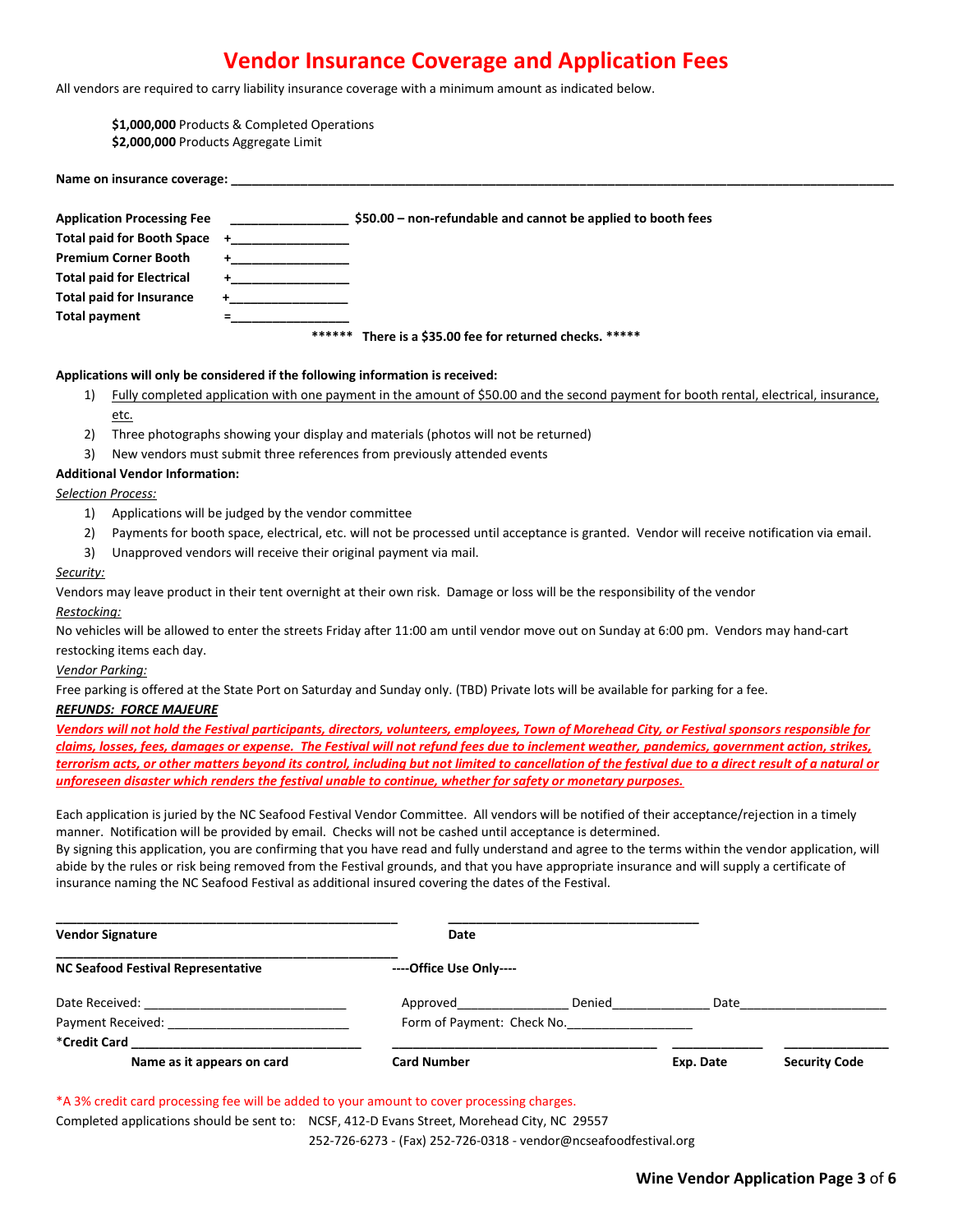# **Festival Policies & Regulations**

All vendors must move in on Friday morning from 8:00 am – 11:00 am. Food Vendors will be moving in between 6:00 am – 8:00 am so that their heavy vehicles can be moved by 8:00 am. If you only need a short amount of time to set-up, please wait until after 9:00 am to begin move-in. This will allow vehicles on the street to dissipate and avoid gridlock. You will be given a map showing the entry point into the Festival within the vendor packet. Board members will be stationed at each block to assist with proper location set-up. All vehicles must be off the streets by 11:00 am. Vehicles not off the streets by 11:00 am will be towed at the vendor's expense. **Vendors who attempt to move in earlier than the designated time will be escorted off Festival grounds and not allowed to return. All vendor booth fees paid will be forfeited**.

- 1) Vendors are encouraged to bring hand carts to transport additional product to their booth during the weekend.
- 2) No booth shall exceed the length requested and approved by the Festival. No booth shall exceed 12 feet in height including signage. Vendors are not allowed to set anything up in front, behind, or beside the allocated space. Vendors cannot solicit sales outside their booth space. At no time will the vendor be allowed to impede the flow of traffic. Vendor must take into consideration the tongue length of their vehicle. Failure to not advise the Festival of the correct length of a canteen including tongue length may result in reassigning a vendor to an alternate location or you may be asked to leave the Festival grounds.
- 3) The NC Seafood Festival will notify the vendor of their tentative booth location prior to the festival. The NC Seafood Festival reserves the right to reassign vendor spaces prior to and throughout Festival weekend.
- 4) Booths may not be moved without permission from the Festival Vendor Committee.
- 5) Vendors are required to have their booths open until dusk on Friday and Saturday. We welcome you to stay open until closing at 11:00 pm, but you will need to bring your lighting and purchase electrical outlets from the Festival.
- 6) **The Festival goes on rain, shine and wind**. We are at the Coast be prepared for wind. You must bring adequate bucket anchors for your tent. No stakes can be driven into the pavement or ground. We suggest that you lower your tent at night to lessen the chance of wind damage overnight.
- 7) Vendors must bring their own tables, tents/tarps, chairs, electrical cords, and any other items needed including materials to protect your product from inclement weather.
- 8) Vendors are responsible for collecting and reporting their own taxes.
- 9) In the event of inclement weather, you will not be allowed to remove your booth until an official decision is made to close the Festival by the Executive Director and the Board of Directors' Chairperson. However, you may choose to leave your booth until that time.
- 10) Only one (1) waterfront vehicle pass will be given per exhibitor for unloading and loading– NO Exceptions
- 11) Power must be paid in advance. You should bring a minimum of 100 ft. consecutive # 12 wire with 3 conductors for each outlet requested. Cords need to be 3 wire and in good condition. Cords that have worn places, splices, and plugs replaced are not allowed. Tampering with the electrical poles/boxes/devices will result in IMMEDIATE dismissal from The North Carolina Seafood Festival with NO REFUND.
- 12) All vendors must have a five (5) lb. ABC dry chemical extinguisher on hand that is full and has been serviced in the last twelve (12) months with tag of the Service Company or indicate date of purchase within the past 12 months. Your booth will be inspected by the Fire Marshall to determine if your tent meets safety requirements and that your extinguisher is in good working order. Read the attached Fire Marshall's requirements to ensure you fully understand their requirements.
- 13) No pets, skateboards, bikes, or scooters are allowed within your booth area.
- 14) Vendor has private liability coverage for their booth or will purchase coverage through Kaliff Insurance offered by the NC Seafood Festival.
- 15) Vendors selling items not approved in advance by the Festival will be asked to leave the premises.
- 16) No T-shirts, bottled water, or carbonated drinks may be sold.
- 17) No sound amplification may be used unless agreed to in writing with the NCSF not later than 14 days prior to the Festival.
- 18) No generators will be allowed. This includes both gas and propane. Only power source allowed will be from services contracted through the Seafood Festival office. NCSF reserves the right to approve if necessary.
- 19) No raffles will be allowed on the Seafood Festival grounds. No coupons may be given out from your booth for any business not directly affiliated with your booth.
- 20) No balloons, silly strings or pop rocks are allowed.
- 21) Vendors cannot sublet, assign, donate or trade their space.
- 22) Vendors will be responsible for proper disposal of water/grease at designated drop off points. Any vendor dumping inappropriate materials will be fined and immediately removed from the Festival. Vendors will be notified of drop off locations prior to the Festival.
- 23) The North Carolina Seafood Festival, it's Board, employees, and volunteers and sponsors will not be held responsible for loss or damage before, during, or after the Festival.

**COVID-19 Regulations: Vendors are required to follow all COVID-19 mandates in effect during September 30 - October 2, 2022 as set forth by the State of NC and the Carteret County Health Department. For more information regarding COVID-19 mandates, please visit:**  <https://www.nc.gov/covid19>

*Vendors not following these guidelines will be closed immediately with no refund and no admission to future Seafood Festivals!*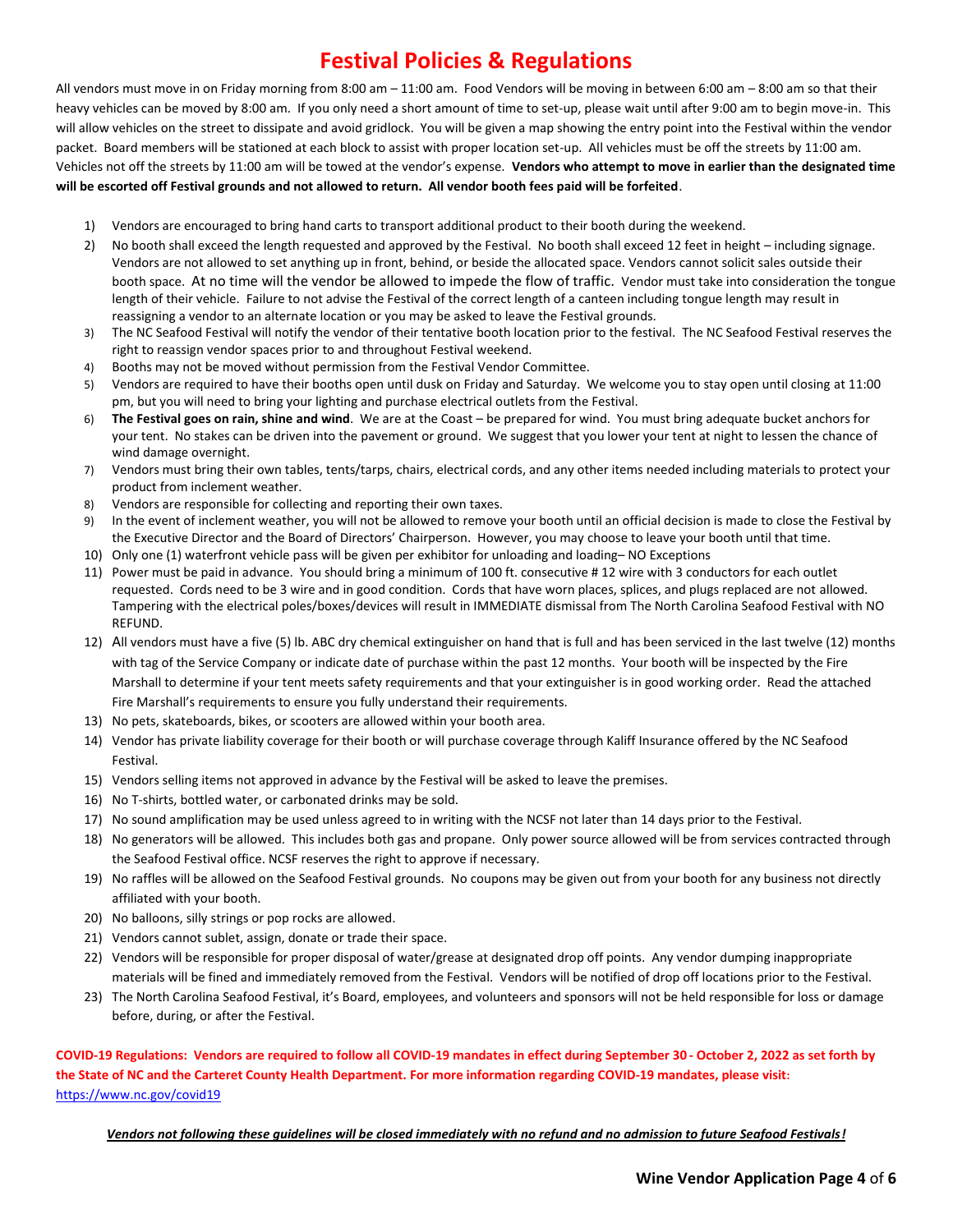**Please read the following information and make sure that you understand all regulations prior to move-in of the Festival. Failure to abide by all regulations will cause a delay with booth inspection which may prevent you from being able to serve food at Festival opening or could cause your booth to be permanently closed.** 

# **Call the Fire Department at 252-726-5040 if you have any questions.**

Morehead City Fire Department 4034 Arendell Street Morehead City, NC 28557 "COMMUNITY BEFORE SELF"

To: All Vendors

The following rules shall be adhered to during setup and operation at any festival or event that is held within the City limits (including the ETJ) of Morehead City:

## **Propane Gas**:

1. No cylinders or tanks shall be used within a tent or a building.

2. Always position cylinders and tanks so that the pressure relief valve points away from areas where points of ignition, tent openings, and where people may gather.

3. Keep cylinders in an upright position at all times. Place on firm ground or footing and secure tanks.

4. Protect and secure all gas tubing and piping from vehicle and foot traffic.

5. All tanks and cylinders must be a minimum of ten (10) feet from any ignition source.

6. Use only regulators, valves, piping, fittings, and hose designed for use with propane gas.

7. All thermostatically controlled appliances are to be equipped with safety shutoff controls. Check for proper working order before using.

8. All cylinders and tanks MUST be plugged when NOT in use.

9. All cylinders and tanks shall be checked for leaks before use and after each cylinder or tank is changed. Leak checks shall be done with a soap and water solution.

#### **Electrical**:

1. Only UL listed equipment shall be used.

2. Electrical extension cords shall be grounded (with the grounding plug present) OR be "Double insulated". The cords must be in good condition, and of proper size for application being used.

3. Protect all electrical extension cords from vehicle and foot traffic. All cords shall be taped or covered to prevent tripping hazards.

4. Devices and electrical cords with "Surge protection" are encouraged for all electrical use.

5. GFCI (ground fault circuit interrupter) devices are encouraged (and may be required by the building inspector)

#### **Fire Extinguishers**:

1. ALL vendors (regardless of the nature of their booth) shall have a (minimum size) five (5) lb. ABC dry chemical extinguisher on hand that is full and has been serviced in the last twelve (12) months with tag of the Service Company or if new, indicate date of purchase within the past 12 months.

2. All vendors that cook with grease or have deep fat fryers shall have a Class K fire extinguisher on hand that is full and has been serviced in the last twelve (12) months with tag of the Service Company.

3. All vendors involved in cooking operations (cooking with grease or have deep fat fryers) **MUST** have (BOTH) a Class "K" extinguisher and an "ABC" Class extinguisher.